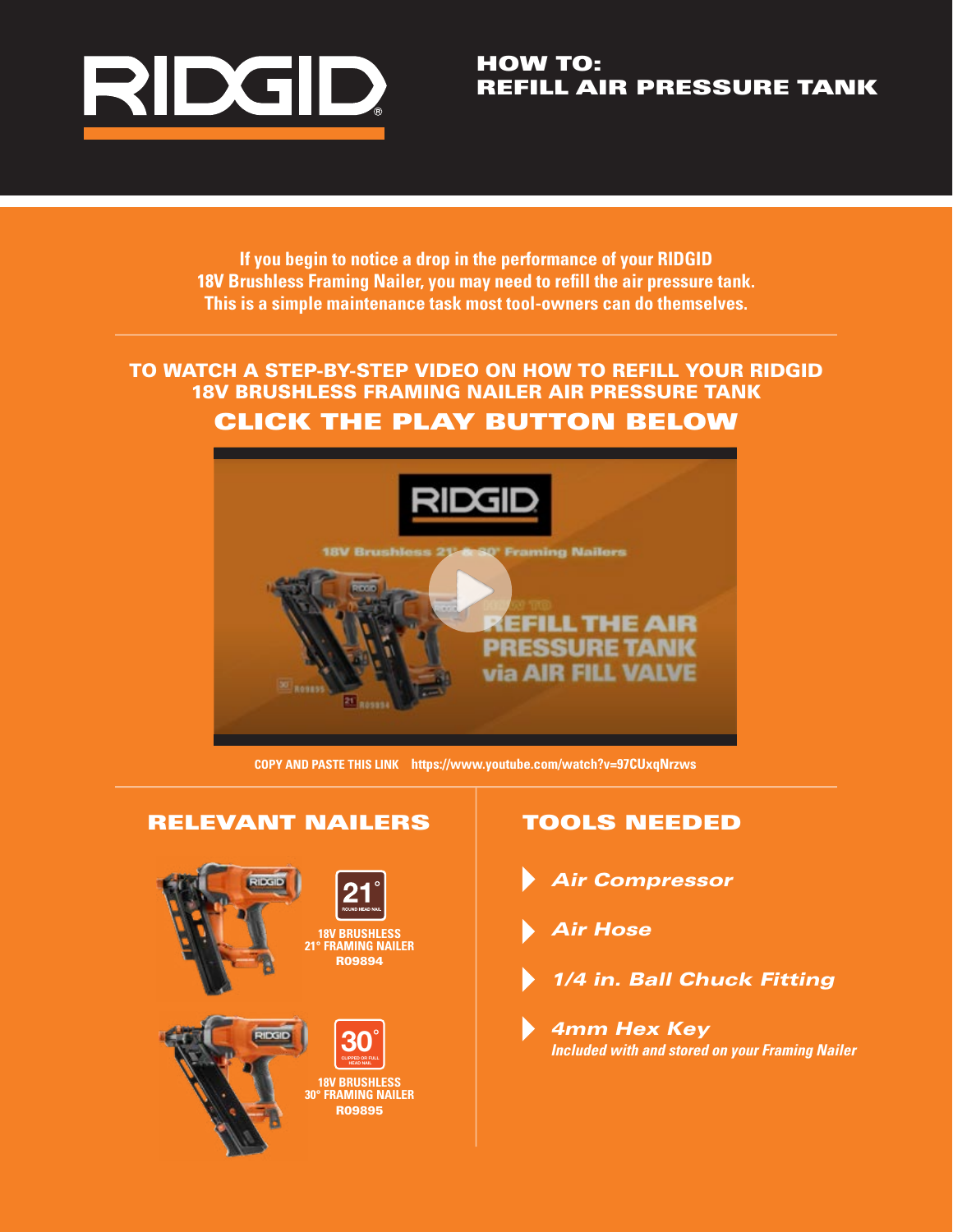

HOW TO: CLEAR A NAIL JAM

**Although unlikely, you may experience a nail jam while using your RIDGID 18V Brushless Framing Nailer. The nail jam indicator, located at the base of the tool, will alert you by flashing red. Nail jams are simple to remove in a few quick steps.**

## TO WATCH THIS STEP-BY-STEP VIDEO ON HOW TO CLEAR A [NAIL JAM IN YOUR RIDGID 18V BRUSHLESS FRAMING NAILER](https://www.youtube.com/watch?v=uv5LZCDN4Bw)  CLICK THE PLAY BUTTON BELOW



**COPY AND PASTE THIS LINK https://www.youtube.com/watch?v=uv5LZCDN4Bw**

#### RELEVANT NAILERS



#### TOOLS NEEDED

*4mm Hex Key Included with and stored on your Framing Nailer*